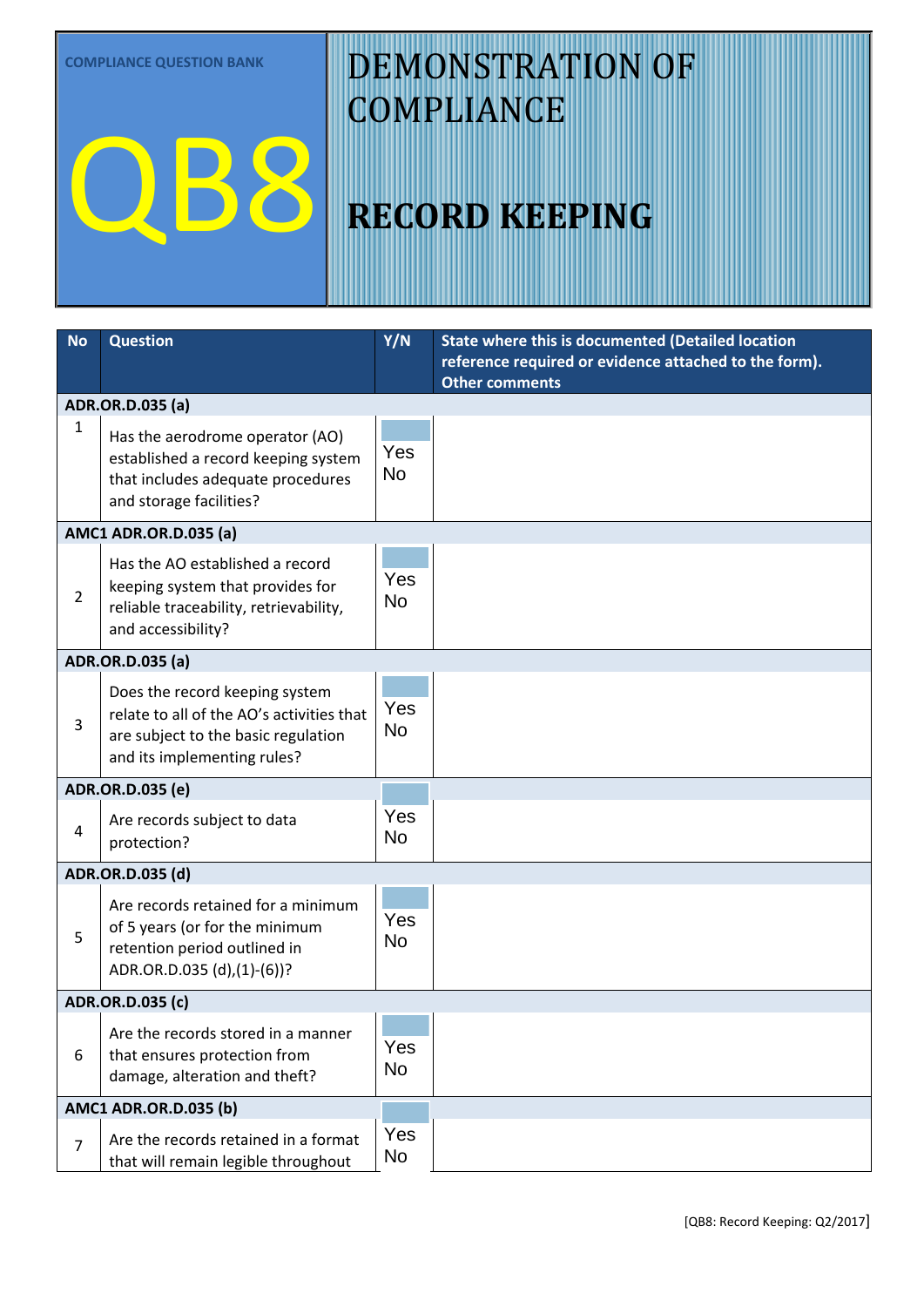**COMPLIANCE QUESTION BANK**

QB8

# DEMONSTRATION OF **COMPLIANCE**

#### **RECORD KEEPING**

| <b>No</b>                    | <b>Question</b>                                                                                                                                                   | Y/N                     | <b>State where this is documented (Detailed location</b><br>reference required or evidence attached to the form).<br><b>Other comments</b> |  |  |  |
|------------------------------|-------------------------------------------------------------------------------------------------------------------------------------------------------------------|-------------------------|--------------------------------------------------------------------------------------------------------------------------------------------|--|--|--|
|                              | the retention period?                                                                                                                                             |                         |                                                                                                                                            |  |  |  |
| ADR.OR.D.035 (b)             |                                                                                                                                                                   |                         |                                                                                                                                            |  |  |  |
| 8                            | Is the format specified in the<br>aerodrome manual?                                                                                                               | Yes<br>No               |                                                                                                                                            |  |  |  |
| <b>AMC1 ADR.OR.D.035 (c)</b> |                                                                                                                                                                   |                         |                                                                                                                                            |  |  |  |
| 9                            | Where records are kept in paper<br>format, are the materials used<br>robust enough to withstand normal<br>handling and filing?                                    | Yes<br><b>No</b>        |                                                                                                                                            |  |  |  |
| <b>AMC1 ADR.OR.D.035 (c)</b> |                                                                                                                                                                   |                         |                                                                                                                                            |  |  |  |
| 10                           | Where records are stored on a<br>computer system is there at least<br>one back-up system?                                                                         | <b>Yes</b><br><b>No</b> |                                                                                                                                            |  |  |  |
|                              | <b>AMC1 ADR.OR.D.035 (c)</b>                                                                                                                                      |                         |                                                                                                                                            |  |  |  |
| 11                           | Where records are stored on a<br>computer system, is the back-up<br>system updated within 24 hours of<br>any new entry?                                           | Yes<br><b>No</b>        |                                                                                                                                            |  |  |  |
| <b>AMC1 ADR.OR.D.035 (c)</b> |                                                                                                                                                                   |                         |                                                                                                                                            |  |  |  |
| 12                           | Where records are stored on a<br>computer system, is the data<br>safeguarded against unauthorised<br>alteration?                                                  | Yes<br>No               |                                                                                                                                            |  |  |  |
|                              | <b>AMC1 ADR.OR.D.035 (d)</b>                                                                                                                                      |                         |                                                                                                                                            |  |  |  |
| 13                           | Where records are stored on a<br>computer system, is the hardware<br>used for back-up stored in a<br>different location from that<br>containing the working data? | Yes<br>No               |                                                                                                                                            |  |  |  |
| AMC1 ADR.OR.D.035 (d)        |                                                                                                                                                                   |                         |                                                                                                                                            |  |  |  |